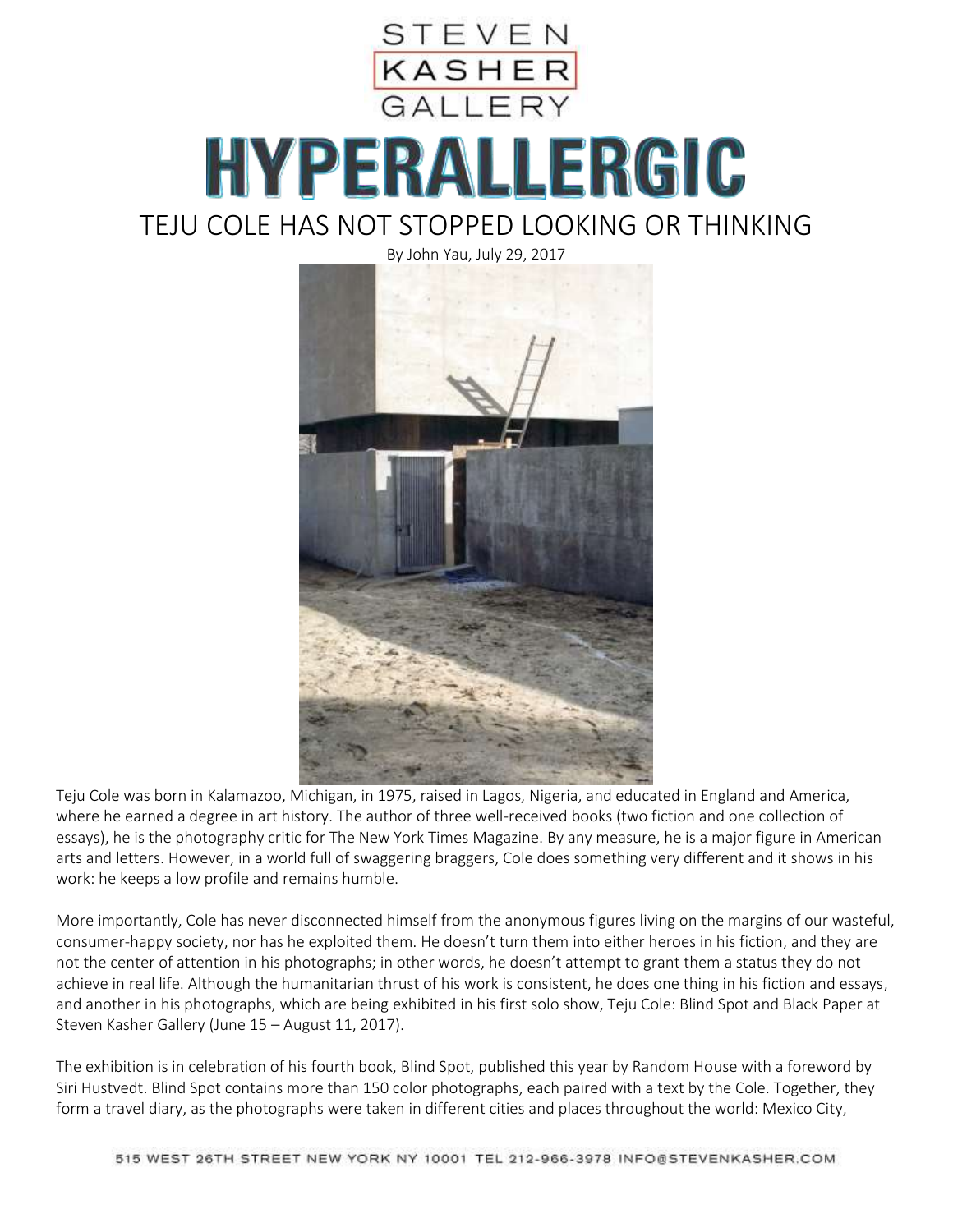

Wannsee, Qadisha Valley, Lagos, Beirut, Nairobi, Old Goa, Seoul, Ubud (Indonesia), and Auckland. According to Hustvedt, the book's title refers to the fact that:

One morning in 2011, Teju Cole woke up blind in one eye. He suffered from papillophlebitis, perforations to his retina. The disappearance of sight in one eye makes depth perception impossible, and Cole informs the reader he had trouble walking.

Later, quoting Cole, Hustvedt writes:

The photography changed after that. The looking changed.

As a novelist, Cole has been described as a postcolonial flâneur who is receptive to (is able to channel) the stories of the disenfranchised. He gives the Other a place to speak in his or her words. Here it might be useful to recall how the great French poet and art critic, Charles Baudelaire, who originated the term, described the flâneur:

The crowd is his element, as the air is that of birds and water of fishes. His passion and his profession are to become one flesh with the crowd. For the perfect flâneur, for the passionate spectator, it is an immense joy to set up house in the heart of the multitude, amid the ebb and flow of movement, in the midst of the fugitive and the infinite. To be away from home and yet to feel oneself everywhere at home; to see the world, to be at the center of the world, and yet to remain hidden from the world — impartial natures which the tongue can but clumsily define.

Cole recognizes that in the postmodern world, the possibilities for the flâneur have changed radically: Can he or she still become one flesh with the crowd or even with another individual?

This is what I meant when I wrote earlier that Cole keeps a low profile and remains humble. As a photographer, you feel that he recognizes invisibility does not give you permission to be invasive. Most of the photographs in the exhibition have no people in them. For those that do, except for one photograph of a boy taken in Brazzaville, which we see two versions of, nearly everyone we do see has his or her back to the camera.

These photographs, most of which were taken in New York City, echo a well-known viewpoint taken by many photographers, from Rudy Burckhardt and Lee Friedlander to Vivian Maier. The question (or challenge) for Cole, who no doubt knows all of their work, was this: What can I bring to this view, given my awareness of who and what has preceded me?

In one photograph, titled "New York City" (May 2015) — all his work is titled by the city where the photograph was taken — we see a man in a gray sweatshirt, its hood over his head, standing at a payphone. The text, which is included in the framed photograph, reads as follows:

What is he saying? To whom is he talking? He is secret in public. The hood is extra secrecy, like the veil Timanthes put over Agamemnon. The phone box frames him in a way that makes me think of a prisoner whose singular lifeline is the telephone that reaches the outside world. Moments later I will encounter the blond woman in green. But I don't know that yet. She's still in the future. Who in these days still uses a pay phone? There are still pay phones? Is he calling someone collect? (Again, I think of imprisonment.) The one to whom he speaks cannot see him: speech without a face. Why do I feel like I have seen him before? [Chris] Marker says remembering is not the opposite of forgetting but rather its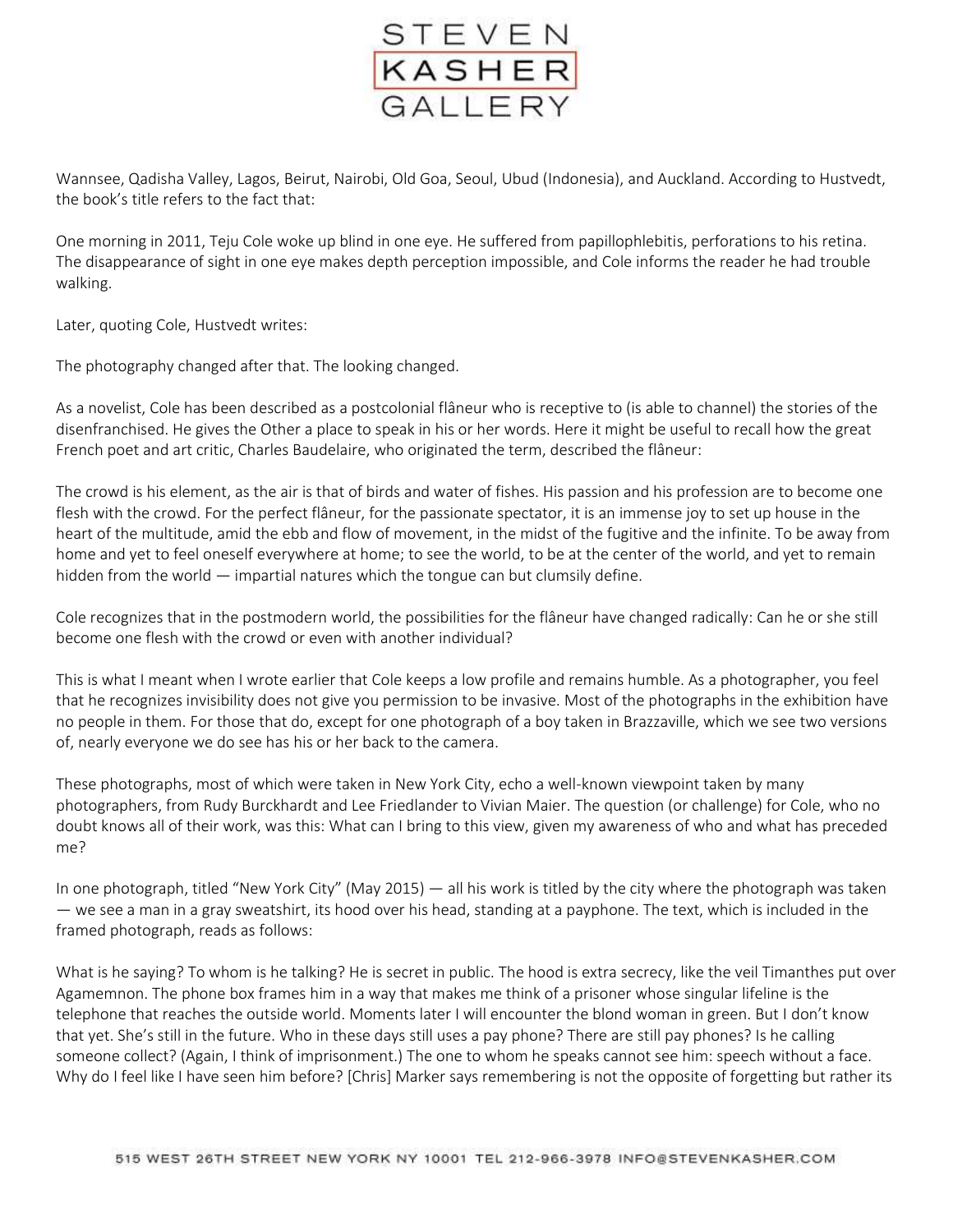

lining. Imagine, for a moment, that every face you cannot see is your own face, but years later. The future is lined with your future face.

Cole's pairing of photograph and text creates a third thing. By asking whether pay phones exist or not, he locates the photograph in time, recognizes his boundedness. The questions he asks in his text — which functions as a kind of voiceover, as in Marker's great film, La Jetée (1962), composed entirely of still shots — become a point of entry for the viewer.

The texts and photographs open up avenues for each other that change from work to work, from the attitude of an impartial observer to that of a historically aware global citizen. In "Baalbek" (May 2016), Cole pairs a photograph of a man in a tree with a text about vertigo and jet lag, and the shift from spatial displacement to chronological displacement: "Finally we had figured out how to move across time faster than time moves across us."

Cole's filmic pairing of photograph and text turn the images into shots from an ongoing chronicle of what he has seen and the states of consciousness it has provoked in him, the unexpected connections and associations. These include biblical texts, classical texts, yesterday's and today's news, memories, research, and much else. They are a record of a man's attempt to stay alive and alert, open to the world he is literally passing through. Imagine a diary in which the author is not the center of attention. This is what Cole does in the age of selfies, and I find that achievement remarkable and moving.

Imagine a photograph in which an anonymous migrant speaks, as in "Beirut" (May 2016), a precipitous view of granite blocks above the ocean. One of the blocks, which has writing on its top, resembles a coffin. Cole's commentary reads:

My darling. They said we wouldn't cross tonight. Now they say we must. My phone is dying. There is a pregnant woman here and she won't stop crying. I will send you a Facebook message tomorrow, inshallah.

Recently, Cole wrote a New York Times Magazine review of four photographers — three outsiders and one insider whose shared subject are the people of indigenous communities, particularly in the Americas. He ended the review, titled, "Getting Others Right" (June 13, 2017), with this observation:

Photography is particularly treacherous when it comes to righting wrongs, because it is so good at recording appearances. Capturing how things look fools us into thinking that we've captured their truth. But appearance is bare fact. Combined with intuition, scrupulous context and moral intelligence, it has a chance to become truth. Unalloyed, it is worse than nothing.

I think anyone who reads these lines would be curious to see Cole's photographs, especially after recognizing that his test of a photograph is how thoroughly it combines "intuition, scrupulous context and moral intelligence." This does more than set the bar high. It challenges the photographer to do more than take pictures. (Here the word "take" is something to consider. If you can take a photograph, can you do the opposite?)

I don't think it is a stretch to say that "moral intelligence" is in short supply these days, especially when it comes to our elected and appointed officials, some of whom believe that the earth is around five thousand five hundred years old and that climate change is a Chinese plot. It is in this world that Cole has found a way to give us states of consciousness — of works that look outward and inward — which challenge us to ask: what must I do to keep looking and thinking in a world that offers distractions of every kind?